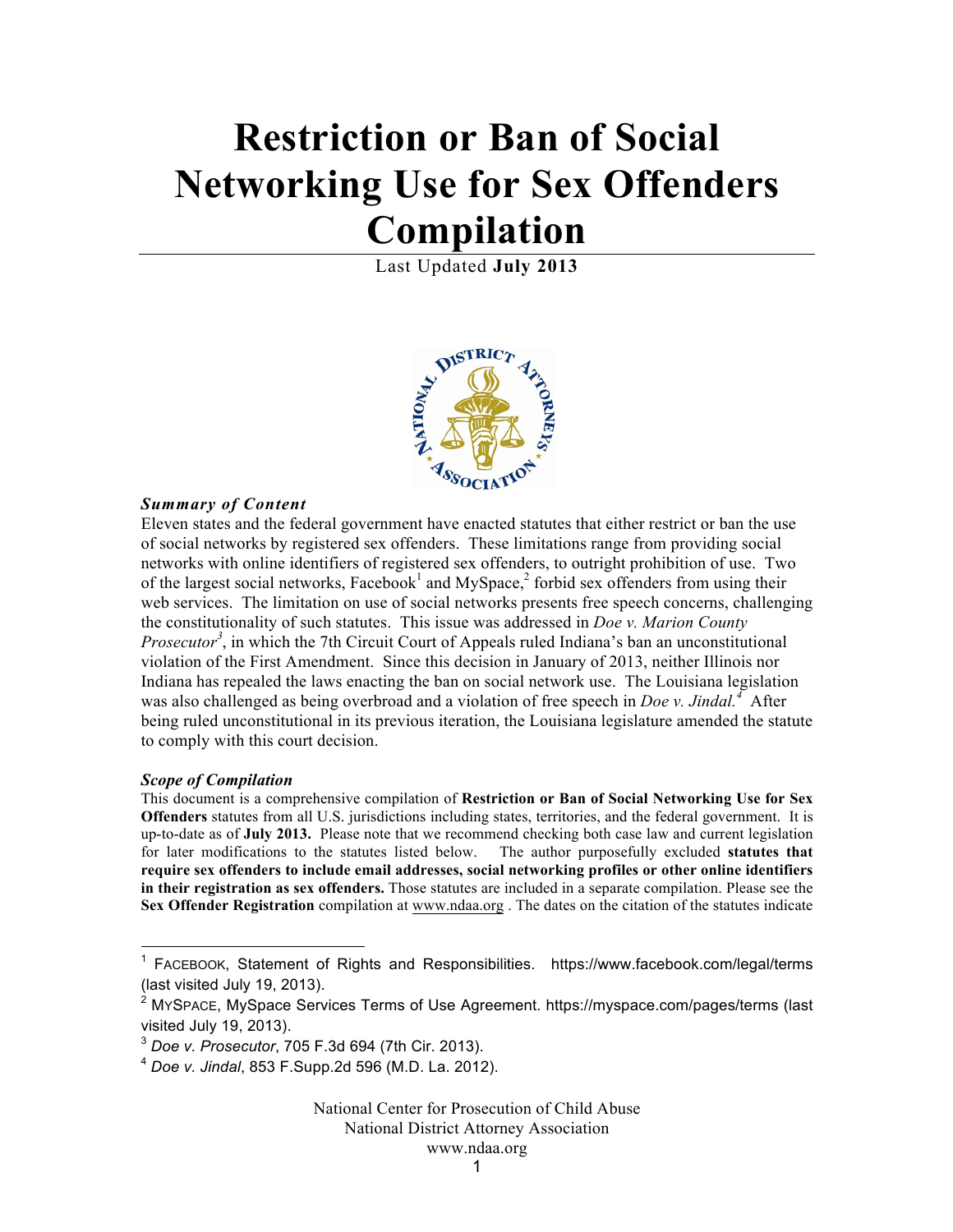they are up-to-date as of the year listed. Please see the credit(s) below for the date of enactment and history.

For further assistance, consult the National District Attorneys Association's National Center for Prosecution of Child Abuse at 703.549.9222, or via the free online prosecution assistance service http://www.ndaa.org/ta\_form.php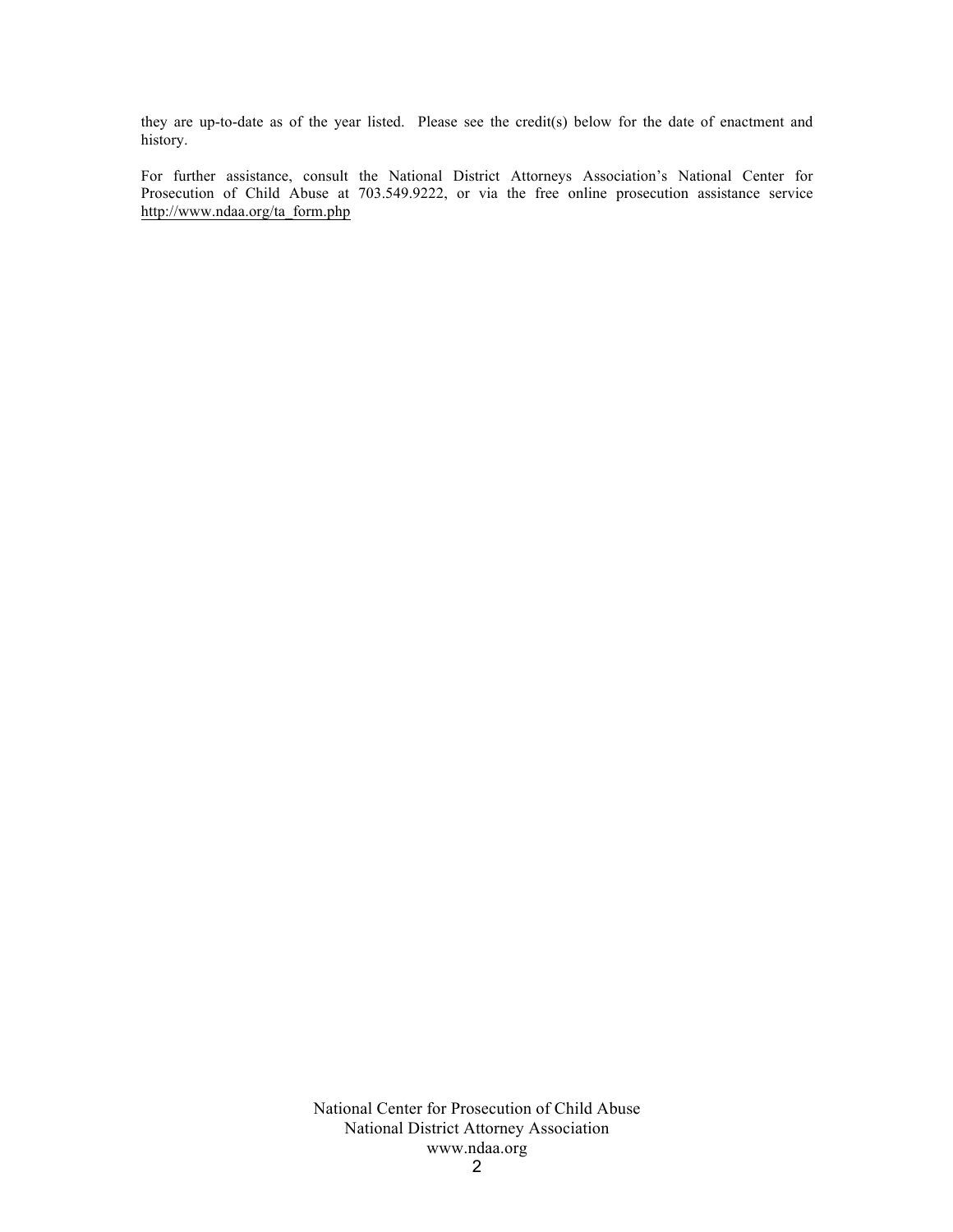## **Table of Contents**

 $Click on the state heading to go to the statutes section.$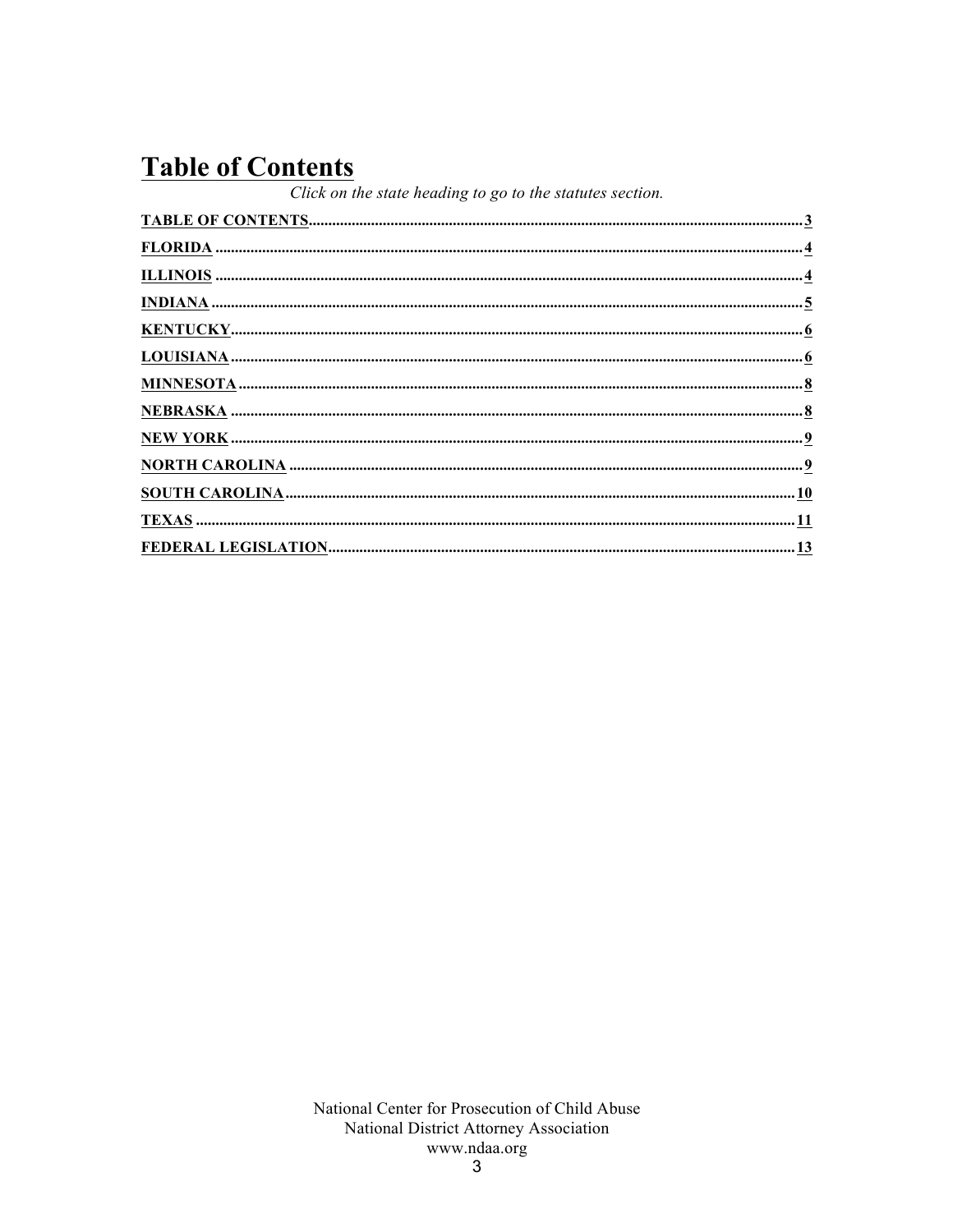### **FLORIDA FLA. STAT. ANN. § 943.0437 (2013). COMMERCIAL SOCIAL NETWORKING WEBSITES.**

(1) For the purpose of this section, the term "commercial social networking website" means a commercially operated Internet website that allows users to create web pages or profiles that provide information about themselves and are available publicly or to other users and that offers a mechanism for communication with other users, such as a forum, chat room, electronic mail, or instant messenger.

(2) The department may provide information relating to electronic mail addresses and instant message names maintained as part of the sexual offender registry to commercial social networking websites or third parties designated by commercial social networking websites. The commercial social networking website may use this information for the purpose of comparing registered users and screening potential users of the commercial social networking website against the list of electronic mail addresses and instant message names provided by the department.

(3) This section shall not be construed to impose any civil liability on a commercial social networking website for:

(a) Any action voluntarily taken in good faith to remove or disable any profile of a registered user associated with an electronic mail address or instant message name contained in the sexual offender registry.

(b) Any action taken to restrict access by such registered user to the commercial social networking website.

### **ILLINOIS 730 ILL. COMP. STAT. 5/3-6-3 (2013). INCIDENTS AND CONDITIONS OF SUPERVISION.**

(8.9) if convicted of a sex offense as defined in the Sex Offender Registration Act committed on or after January 1, 2010 (the effective date of Public Act 96-262), refrain from accessing or using a social networking website as defined in Section 17-0.5 of the Criminal Code of 2012;

### **730 ILL. COMP. STAT. 5/5-6-3.1 (2013). INCIDENTS AND CONDITIONS OF SUPERVISION.**

(t) An offender placed on supervision for a sex offense as defined in the Sex Offender Registration Act committed on or after January 1, 2010 (the effective date of Public Act 96-262) shall refrain from accessing or using a social networking website as defined in Section 17-0.5 of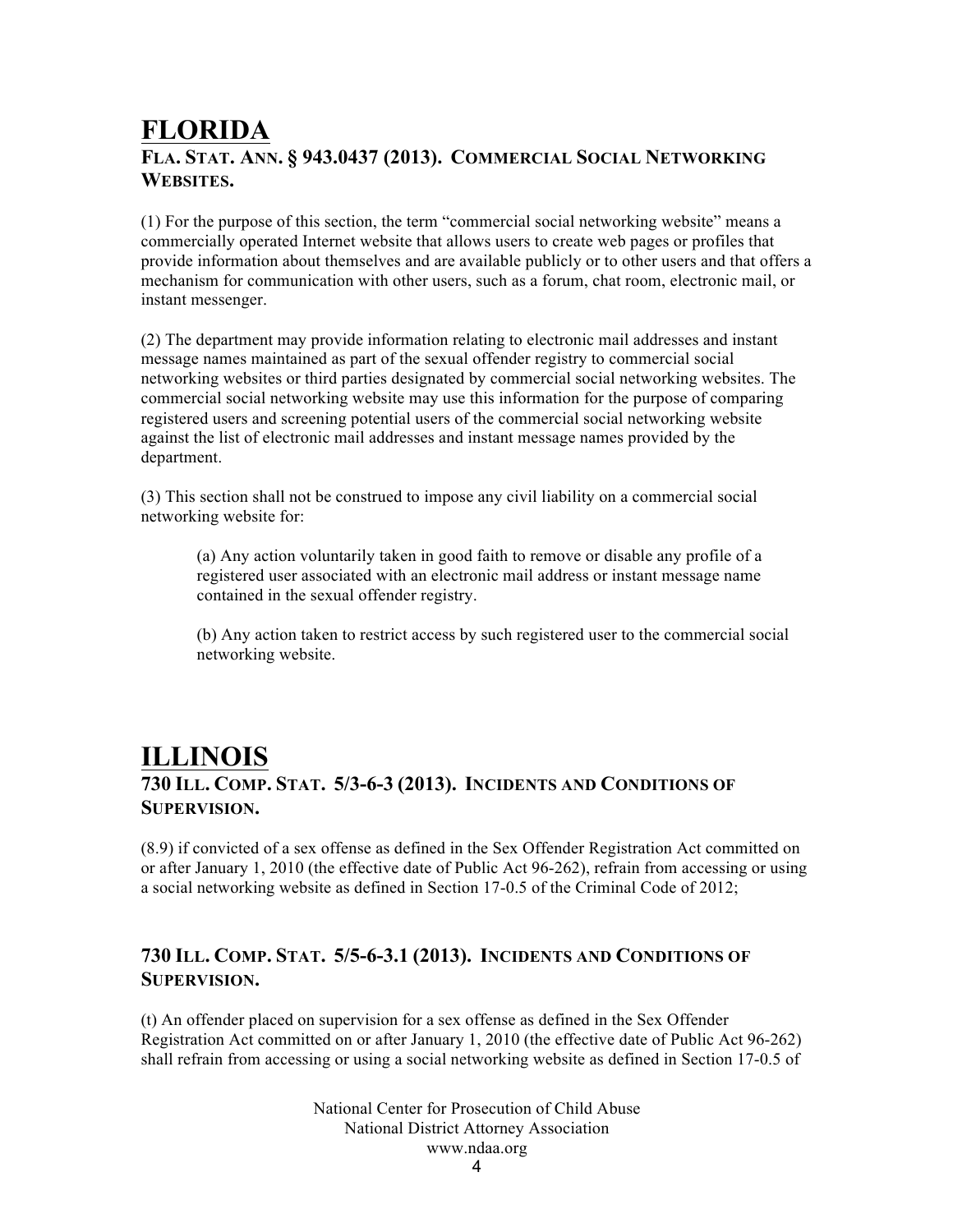the Criminal Code of 2012.

### **730 ILL. COMP. STAT. 5/3-3-7 (2013). INCIDENTS AND CONDITIONS OF SUPERVISION.**

(7.12) if convicted of a sex offense as defined in the Sex Offender Registration Act committed on or after January 1, 2010 (the effective date of Public Act 96-262), refrain from accessing or using a social networking website as defined in Section 17-0.5 of the Criminal Code of 2012;

### **INDIANA IND. CODE ANN. § 11-10-11.5-11 (2013). RULES AND CONDITIONS**

(a) While assigned to a community transition program, a person must comply with:

(1) the rules concerning the conduct of persons in the community transition program, including rules related to payments described in section 12 of this chapter, that are adopted by the community corrections advisory board establishing the program or, in counties that are not served by a community corrections program, that are jointly adopted by the courts in the county with felony jurisdiction; and

(2) any conditions established by the sentencing court for the person.

(b) As a rule of the community transition program, a person convicted of a sex offense (as defined in IC 11-8-8-5.2) may not use a social networking web site (as defined in IC 35-31.5-2-307) or an instant messaging or chat room program (as defined in IC 35-31.5-2-173) to communicate, directly or through an intermediary, with a child less than sixteen (16) years of age. However, the rules of the community transition program may permit the offender to communicate using a social networking web site or an instant messaging or chat room program with:

(1) the offender's own child, stepchild, or sibling; or

(2) another relative of the offender specifically named in the rules applicable to that person.

### **IND. CODE ANN. § 35-42-4-12 (2013). APPLICATION OF SECTION; USE OF INTERNET SOCIAL NETWORKING SITE OR CHAT ROOM PROGRAM.**

(a) This section applies only to a sex offender (as defined in IC 11-8-8-4.5).

(b) A sex offender who knowingly or intentionally violates a:

(1) condition of probation;

(2) condition of parole; or

(3) rule of a community transition program; that prohibits the offender from using a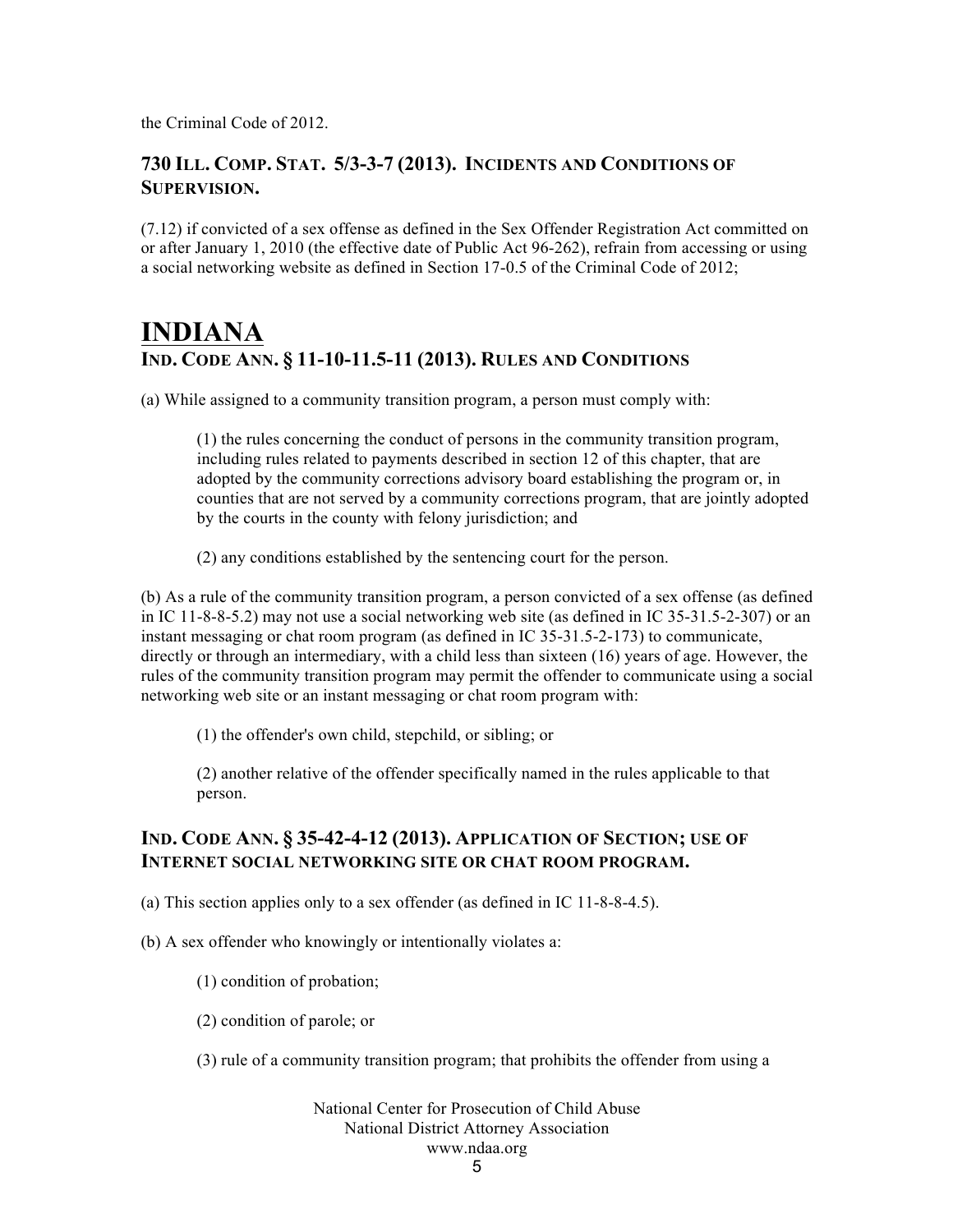social networking web site or an instant messaging or chat room program to communicate, directly or through an intermediary, with a child less than sixteen (16) years of age commits a sex offender Internet offense, a Class A misdemeanor. However, the offense is a Class D felony if the person has a prior unrelated conviction under this section.

(c) It is a defense to a prosecution under subsection (b) that the person reasonably believed that the child was at least sixteen (16) years of age.

## **KENTUCKY**

### **KY. REV. STAT. ANN. § 17.546 (2013). REGISTRANT PROHIBITED FROM USING SOCIAL NETWORKING WEBSITE OR INSTANT MESSAGE OR CHAT ROOM PROGRAM ACCESSIBLE BY MINORS.**

(1) As used in this section:

- (a) "Instant messaging or chat room program" means a software program that allows two (2) or more persons to communicate over the Internet in real time using typed text; and
- (b) "Social networking Web site" means an Internet Web site that:
	- 1. Facilitates the social introduction between two (2) or more persons;
	- 2. Allows a person to create a Web page or a personal profile; and
	- 3. Provides a person who visits the Web site the opportunity to communicate with another person.

(2) No registrant shall knowingly or intentionally use a social networking Web site or an instant messaging or chat room program if that Web site or program allows a person who is less than eighteen (18) years of age to access or use the Web site or program.

Any person who violates subsection (2) or (3) of this section shall be guilty of a Class A misdemeanor.

## **LOUISIANA**

### **LA. REV. STAT. ANN. §14:91.5 (2012). UNLAWFUL USE OF A SOCIAL NETWORKING WEBSITE**

A. The following shall constitute unlawful use of a social networking website:

(1) The intentional use of a social networking website by a person who is required to register as a sex offender and who was convicted of R.S. 14:81 (indecent behavior with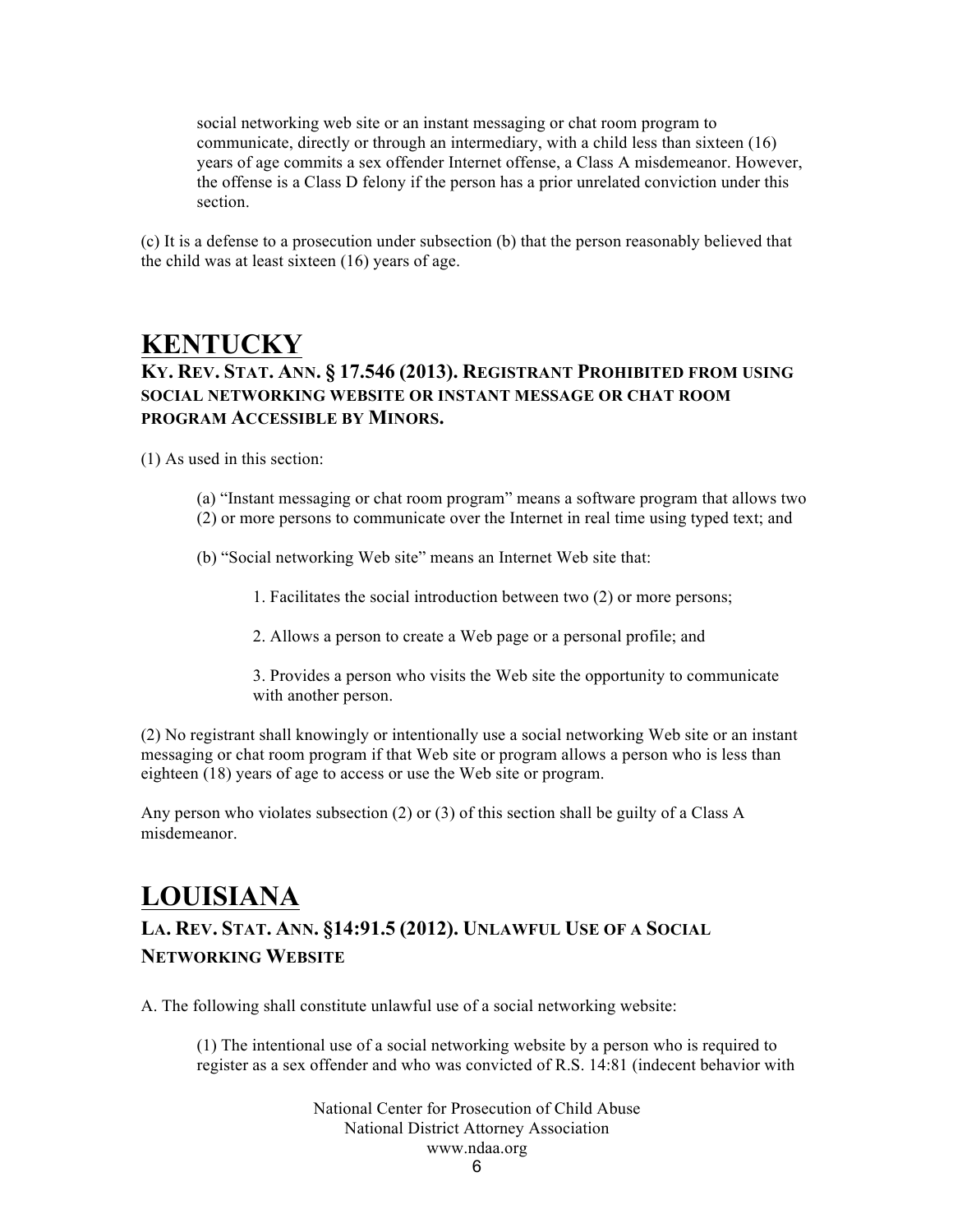juveniles), R.S. 14:81.1 (pornography involving juveniles), R.S. 14:81.3 (computer-aided solicitation of a minor), or R.S. 14:283 (video voyeurism) or was convicted of a sex offense as defined in R.S. 15:541 in which the victim of the sex offense was a minor.

(2) The provisions of this Section shall also apply to any person convicted for an offense under the laws of another state, or military, territorial, foreign, tribal, or federal law which is equivalent to the offenses provided for in Paragraph (1) of this Subsection, unless the tribal court or foreign conviction was not obtained with sufficient safeguards for fundamental fairness and due process for the accused as provided by the federal guidelines adopted pursuant to the Adam Walsh Child Protection and Safety Act of  $2006<sup>1</sup>$ 

B. For purposes of this Section:

(1) "Minor" means a person under the age of eighteen years.

(2)(a) "Social networking website" means an Internet website, the primary purpose of which is facilitating social interaction with other users of the website and has all of the following capabilities:

(i) Allows users to create web pages or profiles about themselves that are available to the general public or to any other users. (ii) Offers a mechanism for communication among users.

(b) "Social networking website" shall not include any of the following:

(i) An Internet website that provides only one of the following services: photosharing, electronic mail, or instant messenging.

(ii) An Internet website the primary purpose of which is the facilitation of commercial transactions involving goods or services between its members or visitors.

(iii) An Internet website the primary purpose of which is the dissemination of news.

(iv) An Internet website of a governmental entity.

(3) "Use" shall mean to create a profile on a social networking website or to contact or attempt to contact other users of the social networking website.

C. (1) Whoever commits the crime of unlawful use of a social networking website shall, upon a first conviction, be fined not more than ten thousand dollars and shall be imprisoned with hard labor for not more than ten years without benefit of parole, probation, or suspension of sentence.

(2) Whoever commits the crime of unlawful use of a social networking website, upon a second or subsequent conviction, shall be fined not more than twenty thousand dollars and shall be imprisoned with hard labor for not less than five years nor more than twenty years without benefit of parole, probation, or suspension of sentence.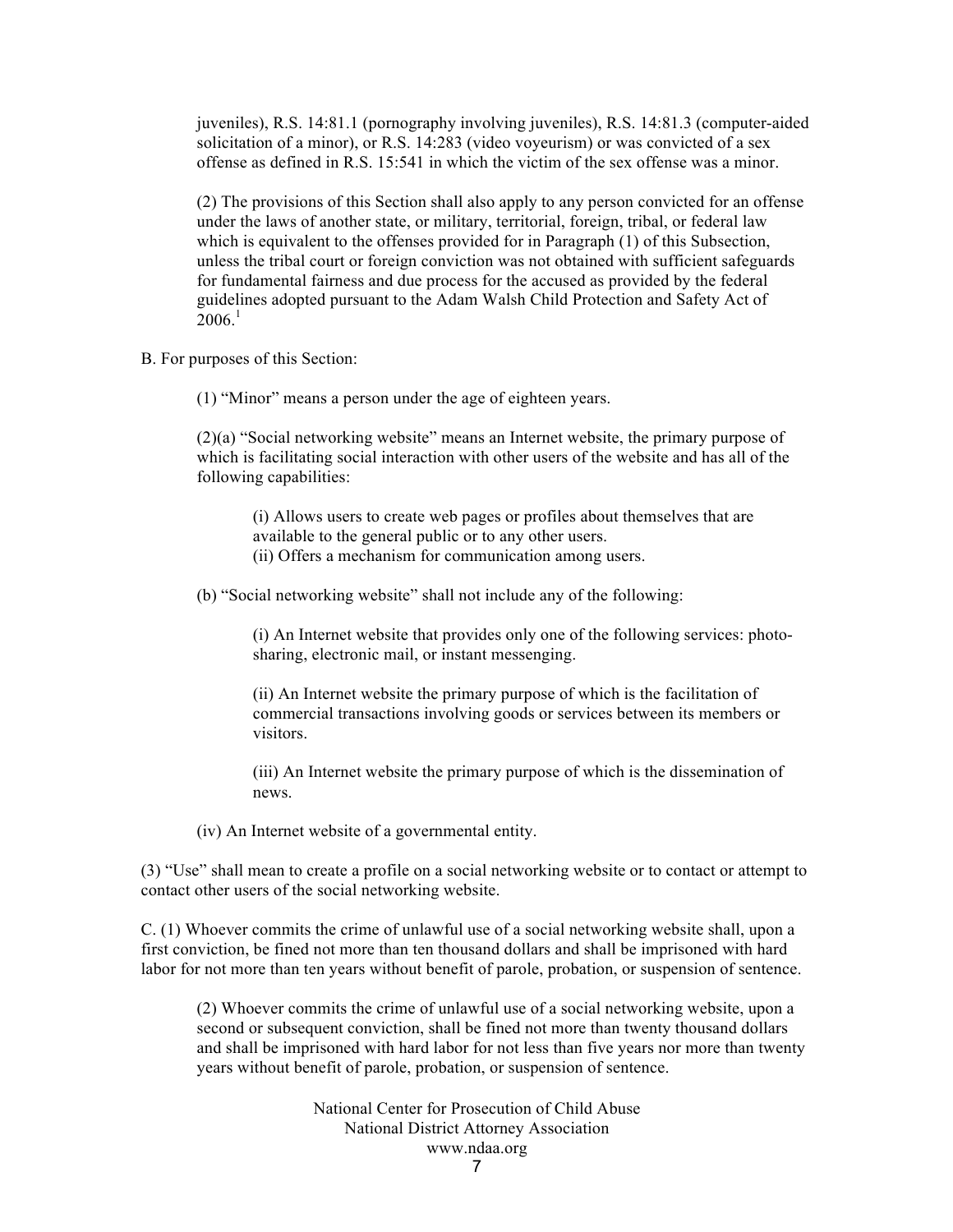## **MINNESOTA MINN. STAT. § 244.05 (2013). Supervised Release Term**

(c) As a condition of release for an inmate required to register under section 243.166 who is placed on intensive supervised release under this subdivision, the commissioner shall prohibit the inmate from accessing, creating, or maintaining a personal Web page, profile, account, password, or user name for: (1) a social networking Web site, or (2) an instant messaging or chat room program, which permits persons under the age of 18 to become a member or to create or maintain a personal Web page. An intensive supervised release agent may modify the prohibition described in this paragraph if doing so does not jeopardize public safety and the modification is specifically described and agreed to in advance by the agent.

### **NEBRASKA NEB. REV. STAT. ANN. § 28-322.05 (2012). UNLAWFUL USE OF THE INTERNET BY A PROHIBITED SEX OFFENDER; PENALTIES**

(1) Any person required to register under the Sex Offender Registration Act who is required to register because of a conviction for one or more of the following offenses, including any substantially equivalent offense committed in another state, territory, commonwealth, or other jurisdiction of the United States, and who knowingly and intentionally uses a social networking web site, instant messaging, or chat room service that allows a person who is less than eighteen years of age to access or use its social networking web site, instant messaging, or chat room service, commits the offense of unlawful use of the Internet by a prohibited sex offender:

(a) Kidnapping of a minor pursuant to section 28-313;

(b) Sexual assault of a child in the first degree pursuant to section 28-319.01;

(c) Sexual assault of a child in the second or third degree pursuant to section 28-320.01;

(d) Incest of a minor pursuant to section 28-703;

(e) Pandering of a minor pursuant to section 28-802;

(f) Visual depiction of sexually explicit conduct of a child pursuant to section 28-1463.03 or 28-

1463.05;

(g) Possessing any visual depiction of sexually explicit conduct pursuant to section 28- 813.01;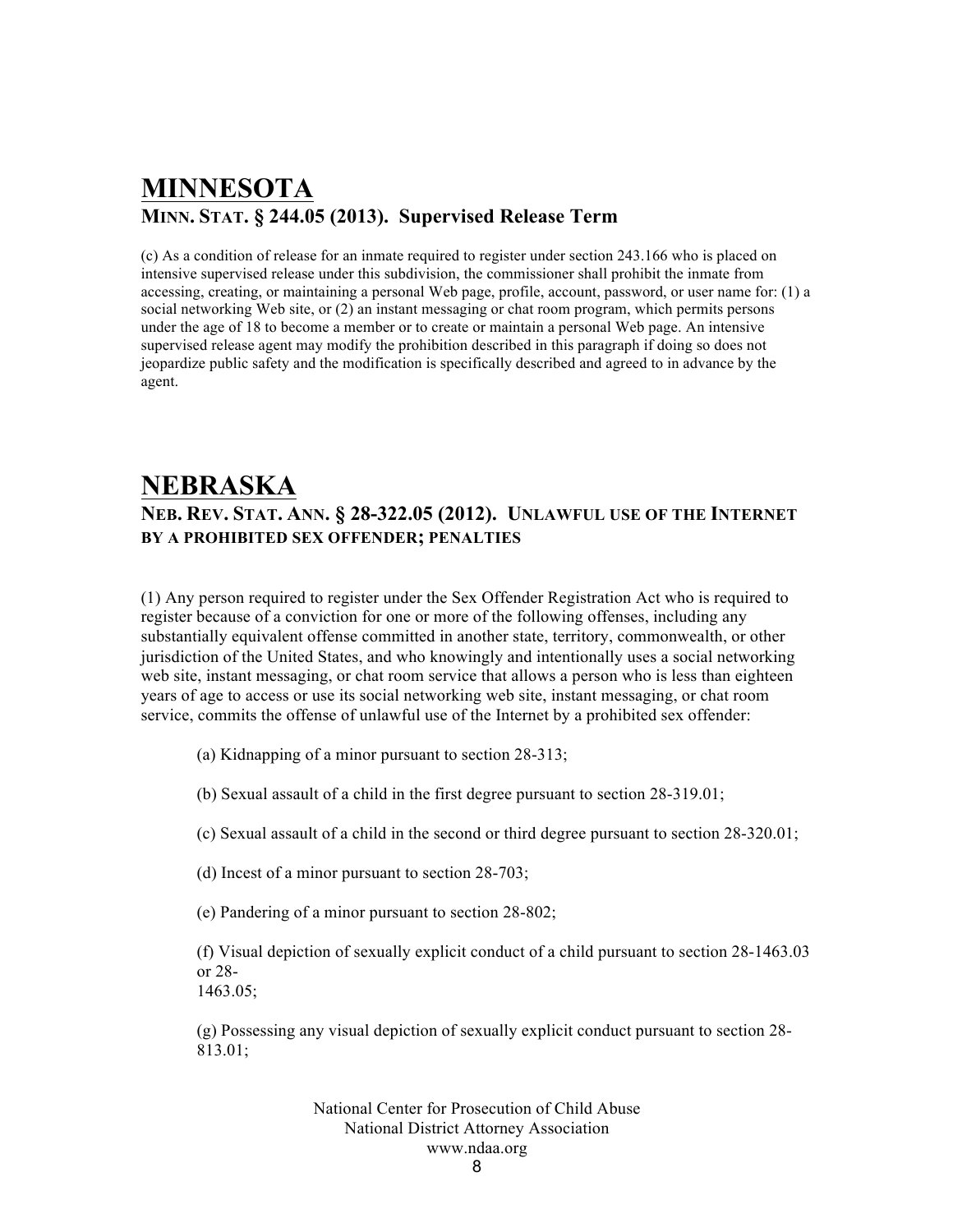(h) Criminal child enticement pursuant to section 28-311;

(i) Child enticement by means of an electronic communication device pursuant to section 28-320.02;

(j) Enticement by electronic communication device pursuant to section 28-833; or

(k) An attempt or conspiracy to commit an offense listed in subdivisions (1)(a) through  $(1)(i)$  of this section.

(2) Unlawful use of the Internet by a prohibited sex offender is a Class I misdemeanor for a first offense. Any second or subsequent conviction under this section is a Class IIIA felony.

### **NEW YORK**

N.Y. PENAL LAW § 65.10 (2013). CONDITIONS OF PROBATION AND CONDITIONAL DISCHARGE

4.(b) When imposing a sentence of probation or conditional discharge upon a person convicted of an offense for which registration as a sex offender is required pursuant to subdivision two or three of section one hundred sixty-eight-a of the correction law, and the victim of such offense was under the age of eighteen at the time of such offense or such person has been designated a level three sex offender pursuant to subdivision six of section one hundred sixty-eight-l of the correction law or the internet was used to facilitate the commission of the crime, the court shall require, as mandatory conditions of such sentence, that such sentenced offender be prohibited from using the internet to access pornographic material, access a commercial social networking website, communicate with other individuals or groups for the purpose of promoting sexual relations with persons under the age of eighteen, and communicate with a person under the age of eighteen when such offender is over the age of eighteen, provided that the court may permit an offender to use the internet to communicate with a person under the age of eighteen when such offender is the parent of a minor child and is not otherwise prohibited from communicating with such child. Nothing in this subdivision shall be construed as restricting any other lawful condition of supervision that may be imposed on such sentenced offender. As used in this subdivision, a "commercial social networking website" shall mean any business, organization or other entity operating a website that permits persons under eighteen years of age to be registered users for the purpose of establishing personal relationships with other users, where such persons under eighteen years of age may: (i) create web pages or profiles that provide information about themselves where such web pages or profiles are available to the public or to other users; (ii) engage in direct or real time communication with other users, such as a chat room or instant messenger; and (iii) communicate with persons over eighteen years of age; provided, however, that, for purposes of this subdivision, a commercial social networking website shall not include a website that permits users to engage in such other activities as are not enumerated herein.

### **NORTH CAROLINA**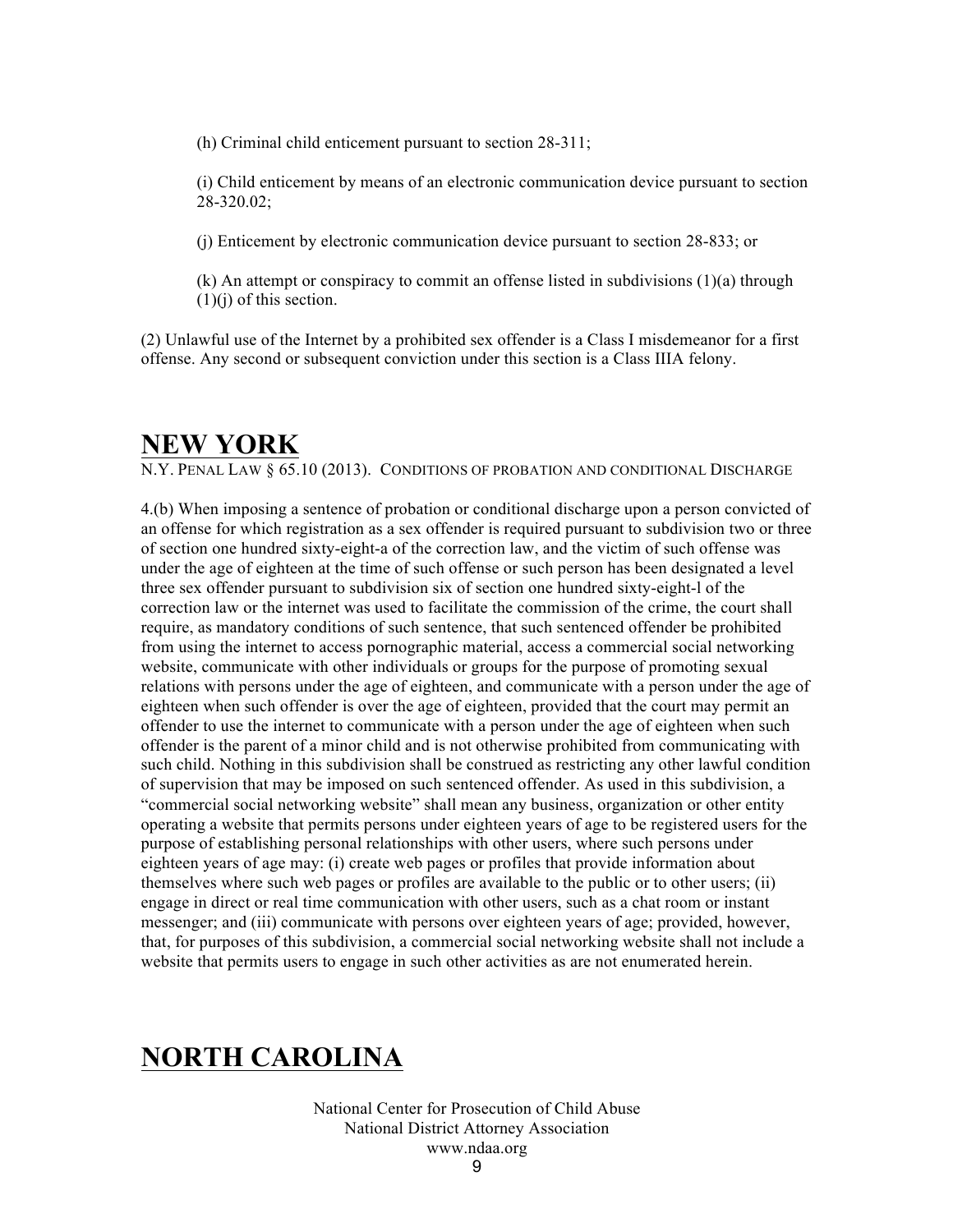### **N.C. GEN. STAT. § 14-202.5 (2013). BAN ON USE OF COMMERCIAL SOCIAL NETWORKING WEB SITES BY SEX OFFENDERS**

(a) Offense.--It is unlawful for a sex offender who is registered in accordance with Article 27A of Chapter 14 of the General Statutes to access a commercial social networking Web site where the sex offender knows that the site permits minor children to become members or to create or maintain personal Web pages on the commercial social networking Web site.

(b) For the purposes of this section, a "commercial social networking Web site" is an Internet Web site that meets all of the following requirements:

(1) Is operated by a person who derives revenue from membership fees, advertising, or other sources related to the operation of the Web site.

(2) Facilitates the social introduction between two or more persons for the purposes of friendship, meeting other persons, or information exchanges.

(3) Allows users to create Web pages or personal profiles that contain information such as the name or nickname of the user, photographs placed on the personal Web page by the user, other personal information about the user, and links to other personal Web pages on the commercial social networking Web site of friends or associates of the user that may be accessed by other users or visitors to the Web site.

(4) Provides users or visitors to the commercial social networking Web site mechanisms to communicate with other users, such as a message board, chat room, electronic mail, or instant messenger.

(c) A commercial social networking Web site does not include an Internet Web site that either:

(1) Provides only one of the following discrete services: photo-sharing, electronic mail, instant messenger, or chat room or message board platform; or

(2) Has as its primary purpose the facilitation of commercial transactions involving goods or services between its members or visitors.

(d) Jurisdiction.--The offense is committed in the State for purposes of determining jurisdiction, if the transmission that constitutes the offense either originates in the State or is received in the State.

(e) Punishment.--A violation of this section is a Class I felony.

## **SOUTH CAROLINA**

**S.C. CODE ANN. § 23-3-555 (2012). INTERNET ACCOUNT, ACCESS PROVIDER, IDENTIFIERS, REPORTING REQUIREMENTS; NOTIFICATION OF CHANGE; FAILURE TO COMPLY; PUNISHMENT; INFORMATION PROVIDED TO INTERACTIVE COMPUTER SERVICES; JUDICIAL LIMITATIONS ON INTERNET USAGE BY CERTAIN REGISTERED SEX OFFENDERS**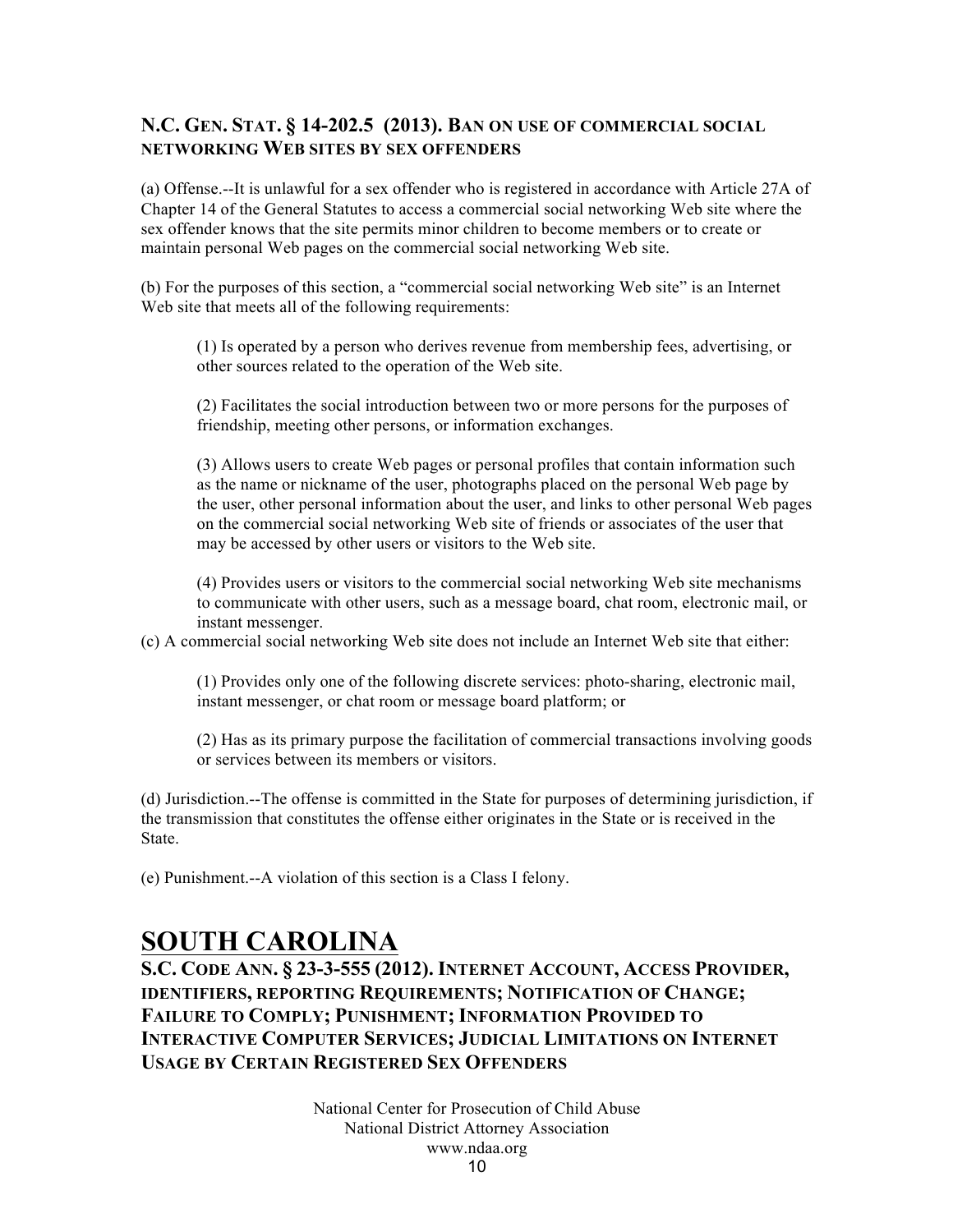(D) If a person commits a sexual offense in which the victim is under the age of eighteen at the time of the offense or the person reasonably believes is under the age of eighteen at the time of the offense, and the offender is required to register with the sex offender registry for the offense, then, upon conviction, adjudication of delinquency, guilty plea, or plea of nolo contendere, the judge must order as a condition of probation or parole that the person is prohibited from using the Internet to access social networking websites, communicate with other persons or groups for the purpose of promoting sexual relations with persons under the age of eighteen, and communicate with a person under the age of eighteen when the person is over the age of eighteen. The judge may permit a person to use the Internet to communicate with a person under the age of eighteen when such a person is the parent or guardian of a child under the age of eighteen, or the grandparent of a grandchild under the age of eighteen, and the person is not otherwise prohibited from communicating with the child or grandchild.

## **TEXAS TEX. PENAL CODE ANN. § 62.0061 (2013). REQUEST FOR ONLINE IDENTIFIERS BY SOCIAL NETWORKING SITES**

(a) On request by a commercial social networking site, the department may provide to the commercial social networking site:

(1) all public information that is contained in the database maintained under Article 62.005; and

(2) notwithstanding Article 62.005(b)(2), any online identifier established or used by a person who uses the site, is seeking to use the site, or is precluded from using the site.

(b) The department by rule shall establish a procedure through which a commercial social networking site may request information under Subsection (a), including rules regarding the eligibility of commercial social networking sites to request information under Subsection (a). The department shall consult with the attorney general, other appropriate state agencies, and other appropriate entities in adopting rules under this subsection.

(c) A commercial social networking site or the site's agent:

(1) may use information received under Subsection (a) only to:

(A) prescreen persons seeking to use the site; or

(B) preclude persons registered under this chapter from using the site; and

(2) may not use any information received under Subsection (a) that the networking site obtained solely under Subsection (a) in any manner not described by Subdivision (1).

(d) A commercial social networking site that uses information received under Subsection (a) in any manner not described by Subsection  $(c)(1)$  or that violates a rule adopted by the department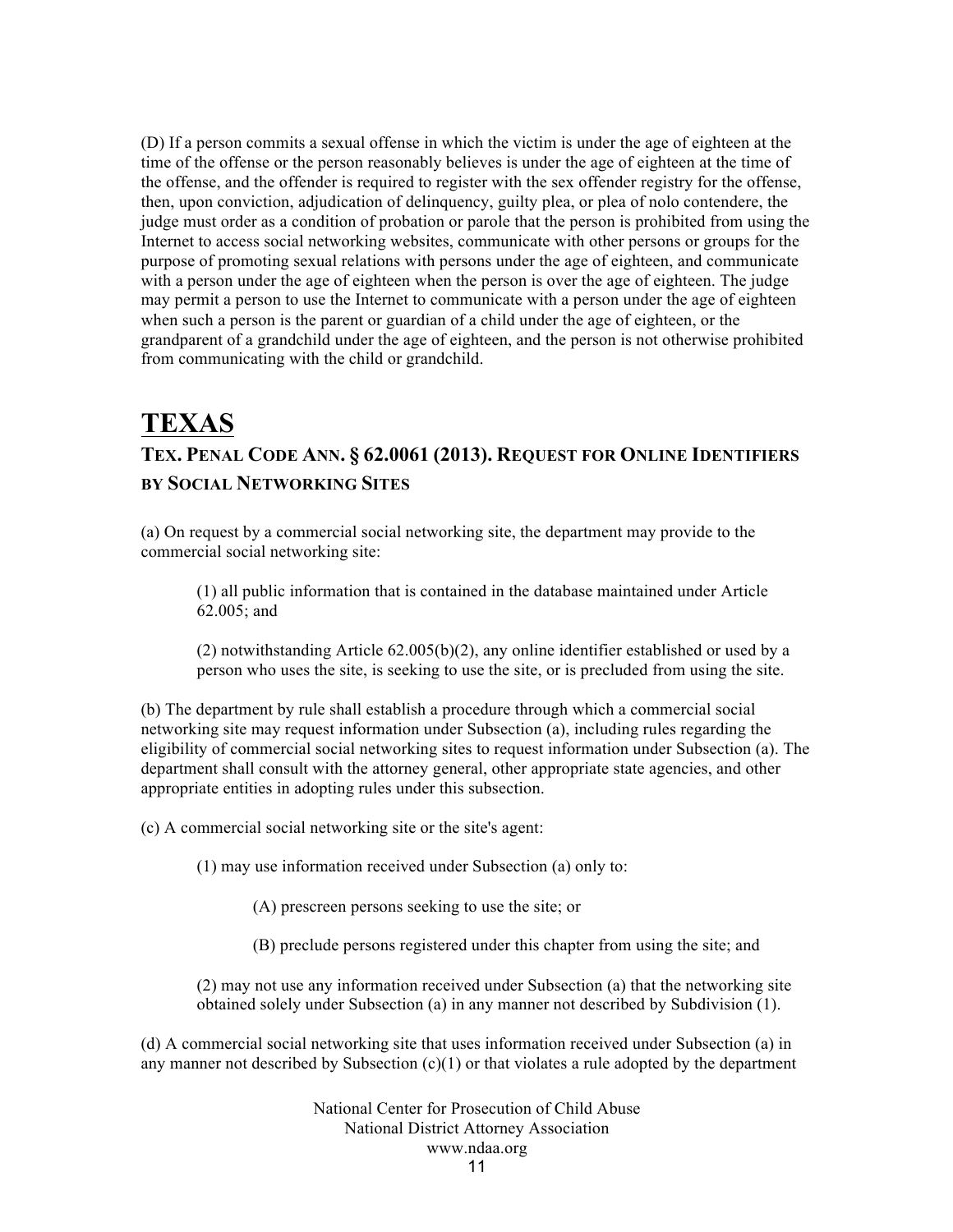under Subsection (b) is subject to a civil penalty of \$1,000 for each misuse of information or rule violation. A commercial social networking site that is assessed a civil penalty under this article shall pay, in addition to the civil penalty, all court costs, investigative costs, and attorney's fees associated with the assessment of the penalty. A civil penalty assessed under this subsection shall be deposited to the compensation to victims of crime fund established under Subchapter B, Chapter 56.

(e) This article does not create a private cause of action against a commercial social networking site, including a cause of action that is based on the site:

(1) identifying, removing, disabling, blocking, or otherwise affecting the user of a commercial social networking site, based on a good faith belief that the person is required to register as a sex offender under this chapter or federal law; or

(2) failing to identify, remove, disable, block, or otherwise affect the user of a commercial social networking site who is required to register as a sex offender under this chapter or federal law.

### **TEX. GOV'T CODE ANN. § 508.1861 (2013). PROHIBITIONS ON INTERNET ACCESS FOR CERTAIN SEX OFFENDERS**

(a) This section applies only to a person who, on release, will be required to register as a sex offender under Chapter 62, Code of Criminal Procedure, by court order or otherwise, and:

(1) is serving a sentence for an offense under Section 21.11, 22.011(a)(2), 22.021(a)(1)(B), 33.021, or 43.25, Penal Code;

(2) used the Internet or any other type of electronic device used for Internet access to commit the offense or engage in the conduct for which the person is required to register under Chapter 62, Code of Criminal Procedure; or

(3) is assigned a numeric risk level of three based on an assessment conducted under Article 62.007, Code of Criminal Procedure.

(b) If the parole panel releases on parole or to mandatory supervision a person described by Subsection (a), the parole panel as a condition of parole or mandatory supervision shall prohibit the releasee from using the Internet to:

(1) access material that is obscene as defined by Section 43.21, Penal Code;

(2) access a commercial social networking site, as defined by Article 62.0061(f), Code of Criminal Procedure;

(3) communicate with any individual concerning sexual relations with an individual who is younger than 17 years of age; or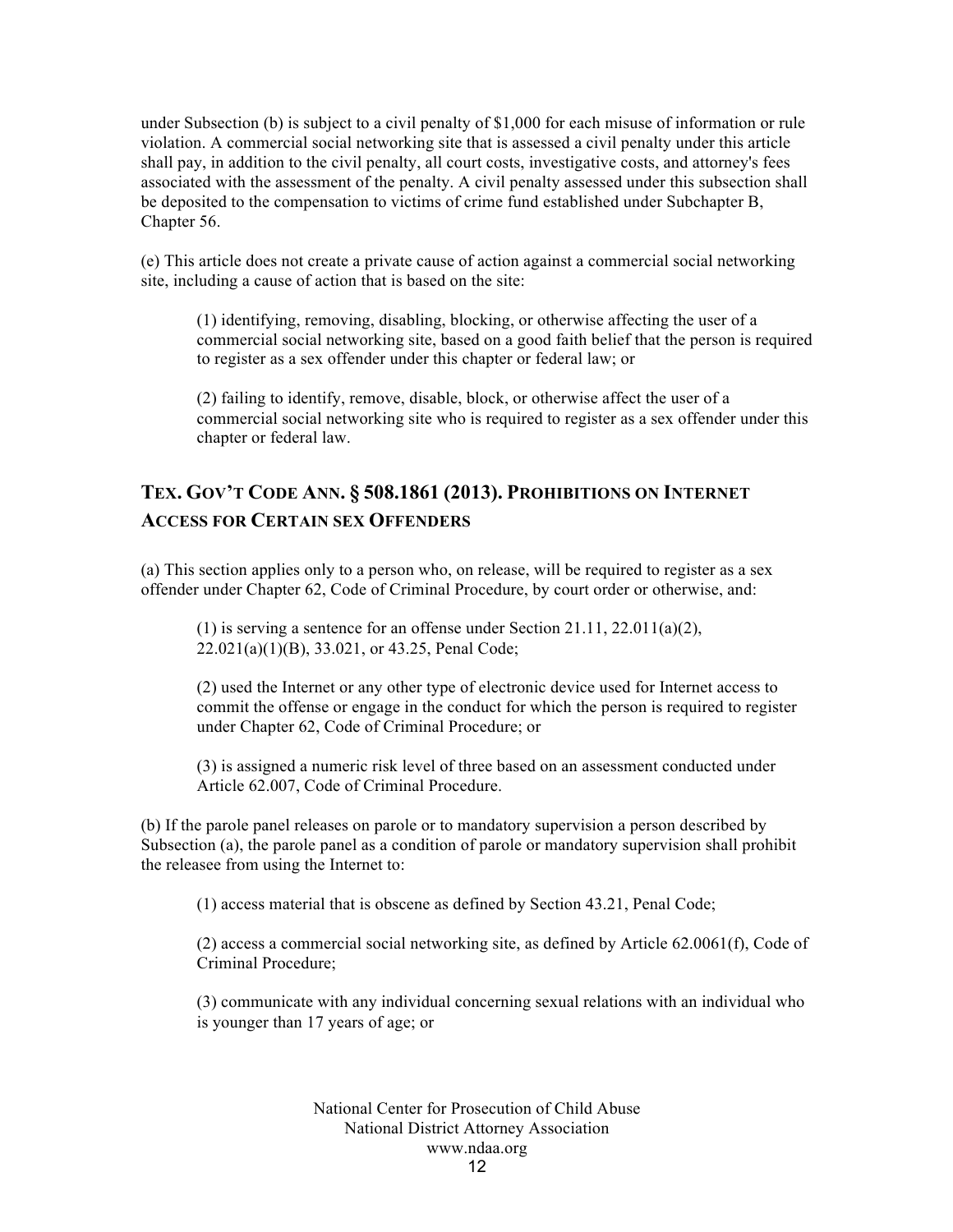(4) communicate with another individual the releasee knows is younger than 17 years of age.

(c) The parole panel may modify at any time the condition described by Subsection (b)(4) if:

(1) the condition interferes with the releasee's ability to attend school or become or remain employed and consequently constitutes an undue hardship for the releasee; or (2) the releasee is the parent or guardian of an individual who is younger than 17 years of age and the releasee is not otherwise prohibited from communicating with that individual.

# **FEDERAL LEGISLATION/U.S. TERRITORIES**

## **FEDERAL LEGISLATION**

**42 U.S.C.S. § 16915B (2013). Checking system for social networking websites**

(a) In general

(1) Secure system for comparisons

The Attorney General shall establish and maintain a secure system that permits social networking websites to compare the information contained in the National Sex Offender Registry with the Internet identifiers of users of the social networking websites, and view only those Internet identifiers that match. The system--

(A) shall not require or permit any social networking website to transmit Internet identifiers of its users to the operator of the system, and

(B) shall use secure procedures that preserve the secrecy of the information made available by the Attorney General, including protection measures that render the Internet identifiers and other data elements indecipherable.

(2) Provision of information relating to identity

Upon receiving a matched Internet identifier, the social networking website may make a request of the Attorney General for, and the Attorney General shall provide promptly, information related to the identity of the individual that has registered the matched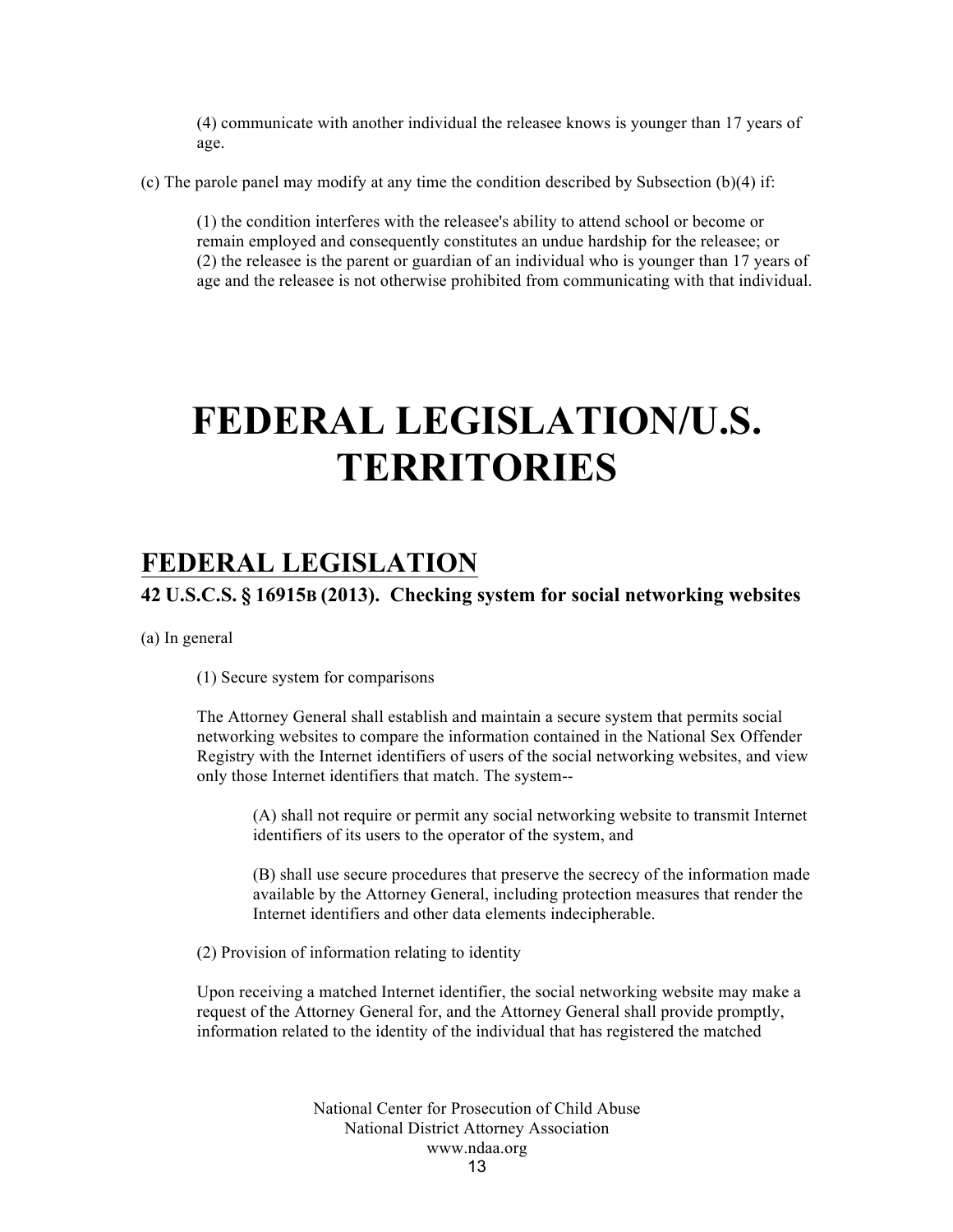Internet identifier. This information is limited to the name, sex, resident address, photograph, and physical description.

(b) Qualification for use of system

A social networking website seeking to use the system shall submit an application to the Attorney General which provides--

- (1) the name and legal status of the website;
- (2) the contact information for the website;
- (3) a description of the nature and operations of the website;
- (4) a statement explaining why the website seeks to use the system;
- (5) a description of policies and procedures to ensure that--

(A) any individual who is denied access to that website on the basis of information obtained through the system is promptly notified of the basis for the denial and has the ability to challenge the denial of access; and

(B) if the social networking website finds that information is inaccurate, incomplete, or cannot be verified, the site immediately notifies the appropriate State registry and the Department of Justice, so that they may delete or correct that information in the respective State and national databases;

(6) the identity and address of, and contact information for, any contractor that will be used by the social networking website to use the system; and

(7) such other information or attestations as the Attorney General may require to ensure that the website will use the system--

(A) to protect the safety of the users of such website; and

(B) for the limited purpose of making the automated comparison described in subsection (a).

(c) Searches against the system

(1) Frequency of use of the system

A social networking website approved by the Attorney General to use the system may conduct searches under the system as frequently as the Attorney General may allow.

(2) Authority of Attorney General to suspend use The Attorney General may deny, suspend, or terminate use of the system by a social networking website that--

(A) provides false information in its application for use of the system;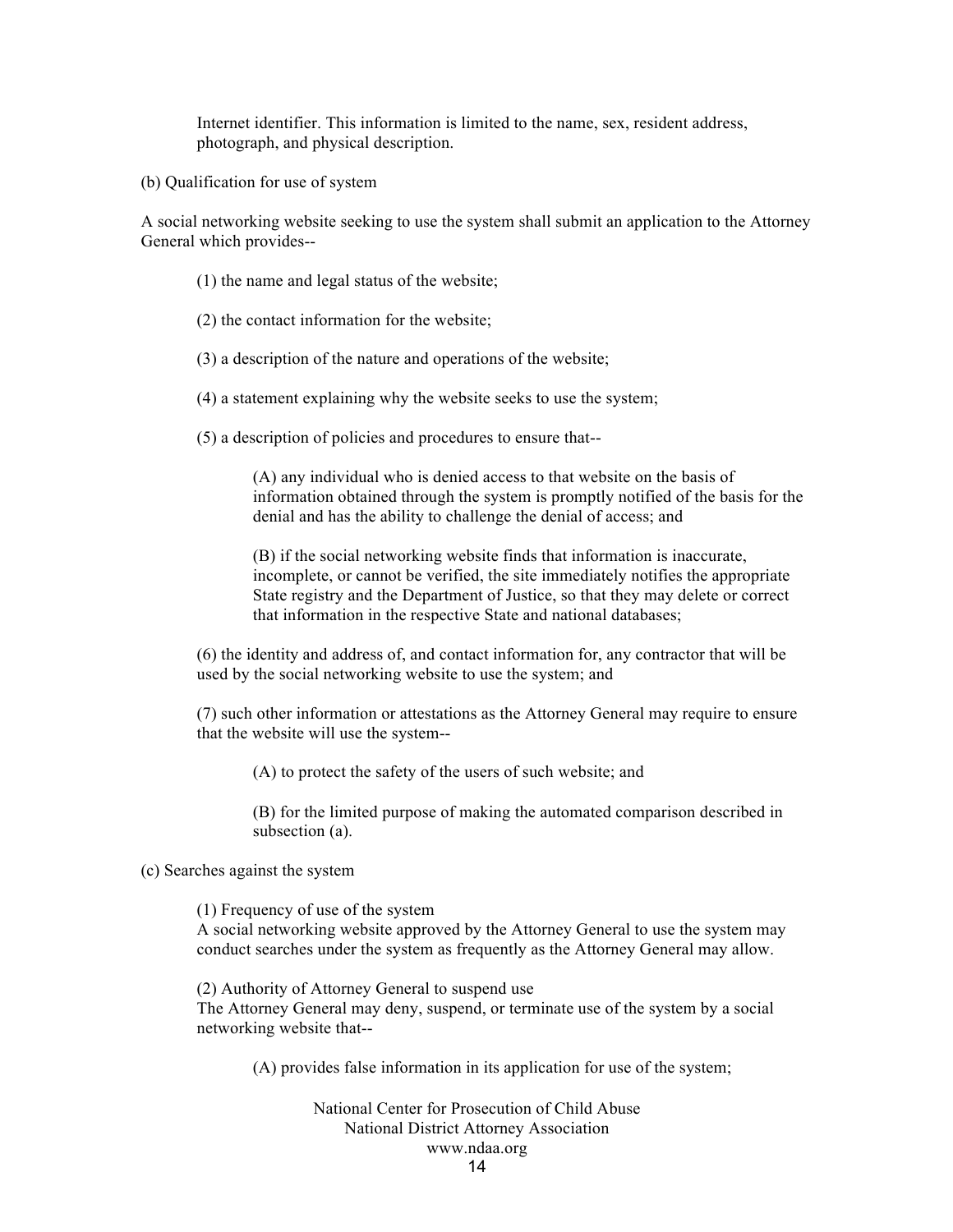(B) may be using or seeks to use the system for any unlawful or improper purpose;

(C) fails to comply with the procedures required under subsection (b)(5); or

(D) uses information obtained from the system in any way that is inconsistent with the purposes of this Act.

(3) Limitation on release of Internet identifiers

#### (A) No public release

Neither the Attorney General nor a social networking website approved to use the system may release to the public any list of the Internet identifiers of sex offenders contained in the system.

#### (B) Additional limitations

The Attorney General shall limit the release of information obtained through the use of the system established under subsection (a) by social networking websites approved to use such system.

#### (C) Strict adherence to limitation

The use of the system established under subsection (a) by a social networking website shall be conditioned on the website's agreement to observe the limitations required under this paragraph.

#### (D) Rule of construction

This subsection shall not be construed to limit the authority of the Attorney General under any other provision of law to conduct or to allow searches or checks against sex offender registration information.

#### (4) Payment of fee

-

A social networking website approved to use the system shall pay any fee established by the Attorney General for use of the system.

(5) Limitation on liability

#### (A) In general

A civil claim against a social networking website, including any director, officer, employee, parent, contractor, or agent of that social networking website, arising from the use by such website of the National Sex Offender Registry, may not be brought in any Federal or State court.

(B) Intentional, reckless, or other misconduct Subparagraph (A) does not apply to a claim if the social networking website, or a director, officer, employee, parent, contractor, or agent of that social networking website-

(i) engaged in intentional misconduct; or

(ii) acted, or failed to act--